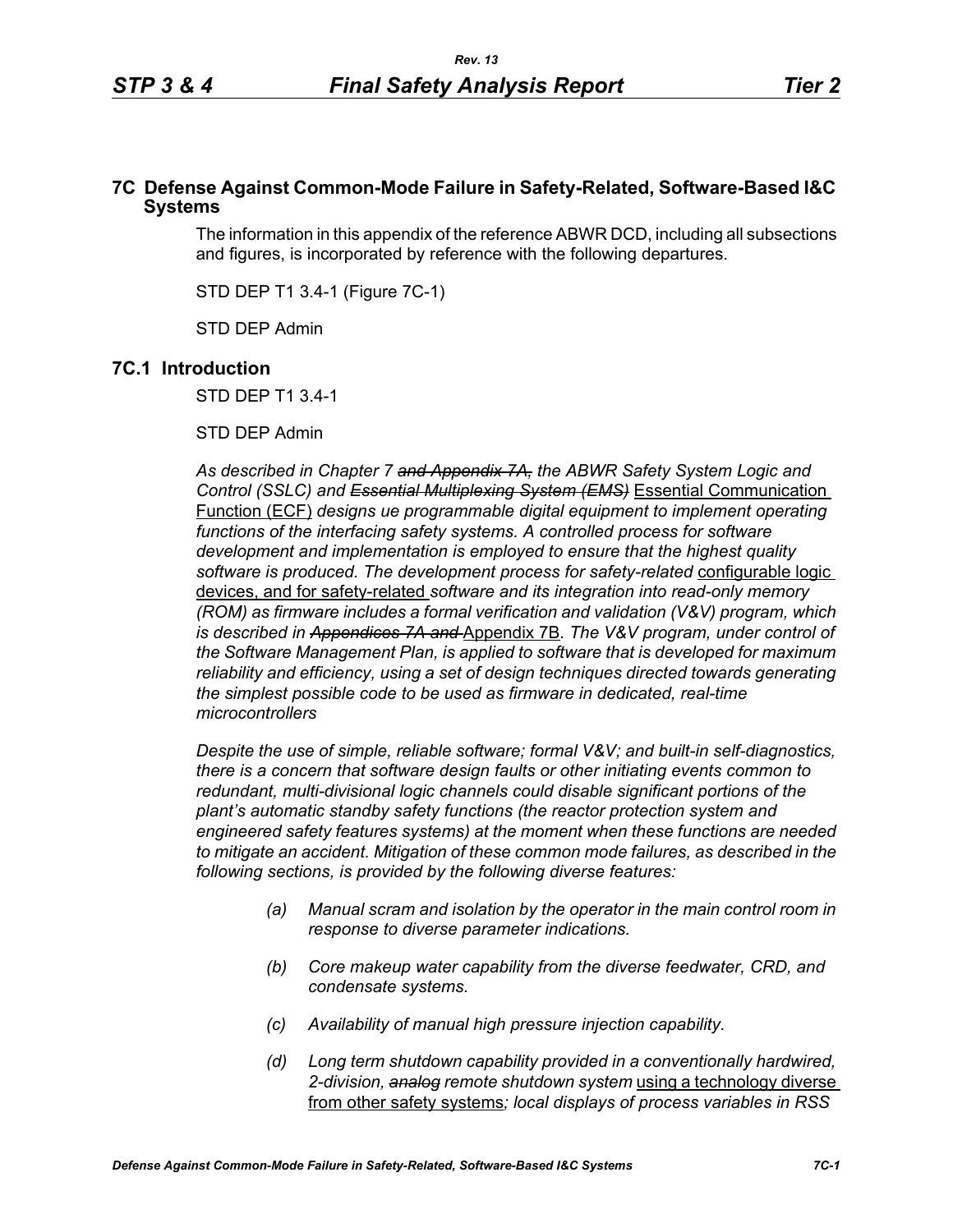*are continuously powered and so are available for monitoring at any time.*

### **7C.2 [Design Techniques for Optimizing ABWR Safety-Related Hardware and Software**

STD DEP T1 3.4-1

*(c) Microprocessors with minimal instruction sets and a simple operating system* and configurable logic devices with minimal instruction sets *are used. The "lost" computing power is not needed and the limited instructions minimize inadvertent programming and operational errors. This aids in verification and validation and further enhances reliability.*

#### **7C.3 Defense Against Common-Mode Failure**

STD DEP T1 3.4-1

*A strong V&V program can reduce the probability of common mode failure to a very low level because the simple modules used in each division, although identical in some cases, can be thoroughly tested during the validation process. In addition to software V&V, however, SSLC contains several system level and functional level defenses against common mode failure, as follows:*

- *(1) System Level Defenses Against Common Mode Failure*
	- *(a) Operational defenses*
		- *(i) Asynchronous operation of multiple protection divisions; timing signals are not exchanged among divisions*
		- *(ii) Automatic error checking on all multiplexed* data *transmission paths. Only the last good data is used for logic processing unless a permanent fault is detected, thereby causing the channel to trip and alarm.*

*The functional program logic in the SSLC controllers also provides protection against common mode failures, as follows:*

- *(1) Functional Defenses Against Common Mode Software Failure*
	- *(c) Multiplexing and other data* Data *transmission functions use standard, open protocols that are verified to industry standards and are also qualified to Class 1E standards*

## **7C.4 Common Mode Failure Analysis**

STD DEP T1 3.4-1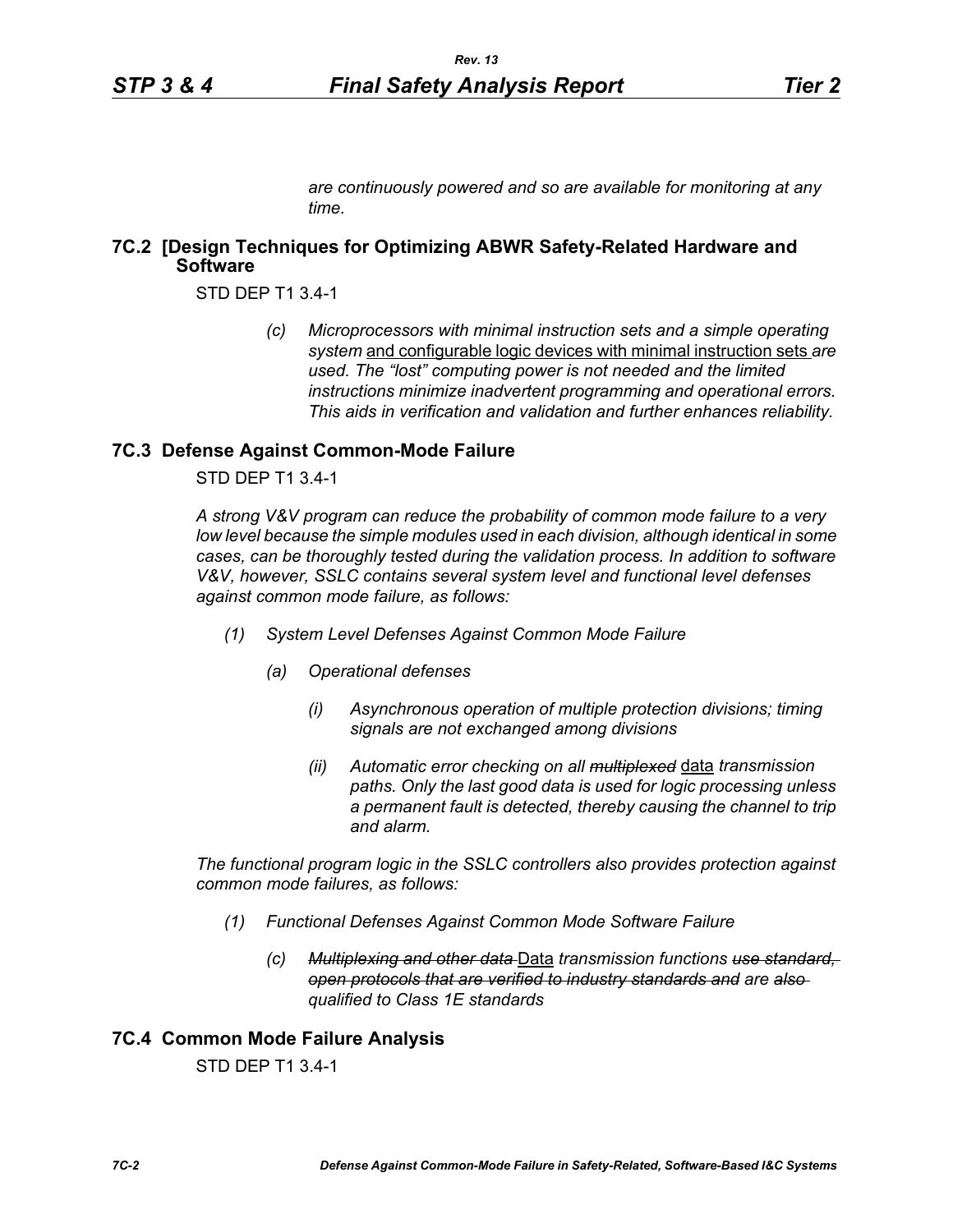#### *JUNE, 1993*

*As of the week of June 7, 1993, the staff indicated that, with the addition of the hardwired HPCF manual control in the MCR, the issue of I&C diversity would be closed, pending the staff's final review of the results of the analyses that were re-done to incorporate manual HPCF initiation. Within the U.S. licensing material, manual HPCF Loop C initiation will be presented as a manual switch hardwired to a programmable logic controller (PLC) device that is independent of Safety System Logic and Control (SSLC) and the Essential Multiplexing System (EMS)* Essential Communication Function (ECF)*. SSLC and EMS* ECF *will continue to provide the automatic software-based initiation logic for HPCF Loop C [see reference 7C-6(7)].*

*The SSLC design also uses hardwired control switches to perform manual system start of the other systems in ECCS. However, these switches are hardwired only from the operator's control station to the microprocessor logic in SSLC, where EMS* ECF *then provides the transmission path for control signals from SSLC to the actuated devices. Control switch signals for individual control of pumps and valves are multiplexed* transmitted *from the operator's control station to SSLC and then through EMS* ECF *as stated above.*

# **7C.5 [Details of Final Implementation of Diversity in ABWR Protection System**

STD DEP T1 3.4-1

*To maintain protection system defense-in-depth in the presence of a postulated worstcase event (i.e., undetected, 4-division common mode failure of all communications or logic processing functions in conjunction with a large break LOCA), diversity is provided in the form of hardwired backup of reactor trip, diverse display of important process parameters, defense-in-depth arrangement of equipment, and other equipment diversity as outlined below (many of these features were included in the original protection system design; refer to Figure 7C-1 for details of how those additional diverse features, added as a result of the CMF analyses discussed in the previous section, have been implemented). Note that diverse equipment can be in the*  form of digital or non-digital devices as long as these devices are not subject to the *same common mode failure as the primary protection system components:*

- *(2) Defense-in-depth configuration:*
	- *(a) Fail-safe RPS and fail-as-is ESF in separate processing channels*
	- *(b) Control systems are independent of RPS and ESF in separate triplicated processing network* communication functions *using diverse hardware and software from the Essential Multiplexing System* Essential Communication Function (ECF) *network*
- *(3) Equipment diversity*
	- *(d) HPCF manual start in loop C (Division III) is implemented in equipment that is diverse from the automatic start function. All interconnections are hardwired and control and interlock logic is provided in the form of either*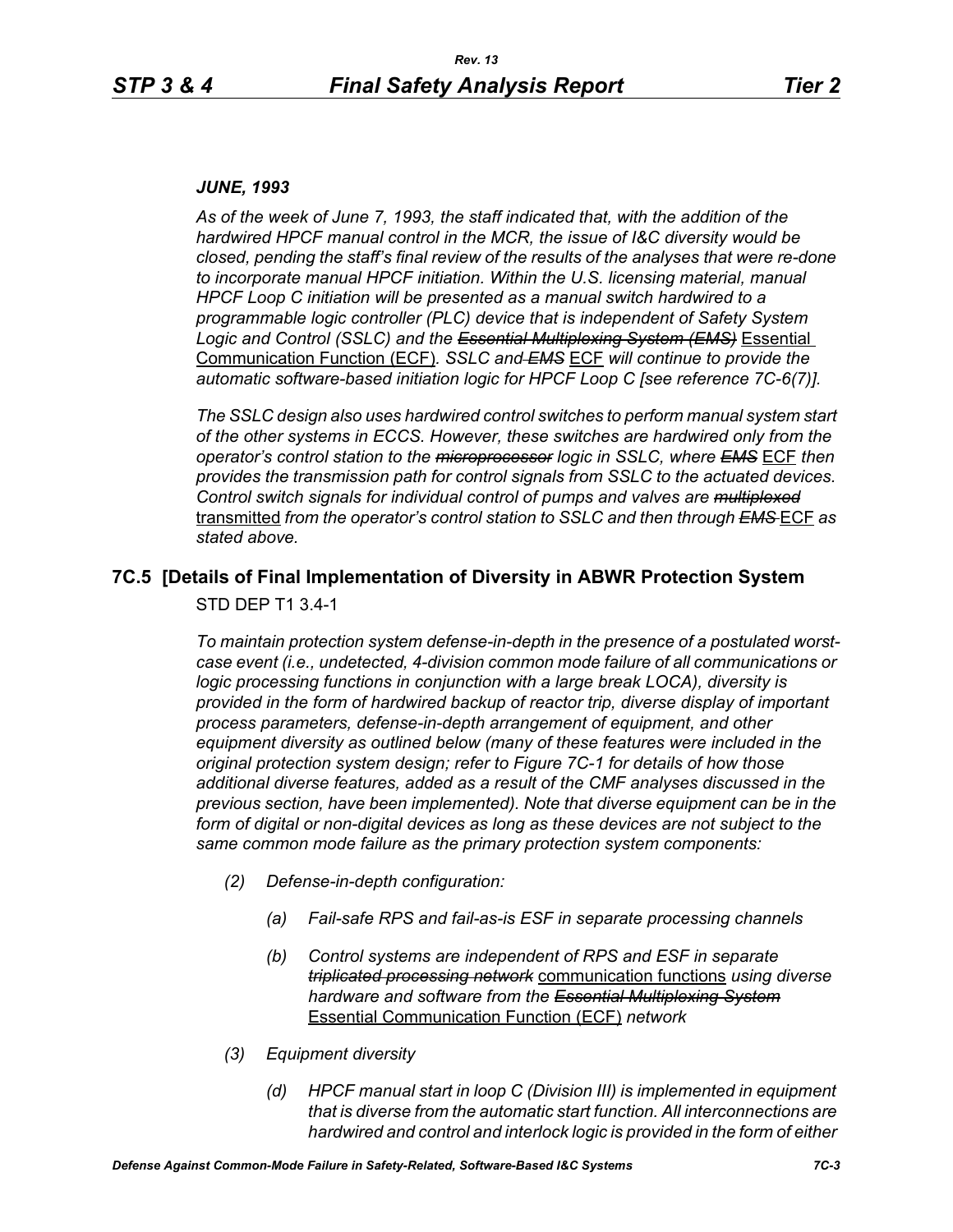*discrete logic gates or programmable logic that is diverse from the automatic start logic. The signal path of the manual logic is independent from that of the automatic logic up to the actuated device drivers (e.g., motor control centers or switchgear). The manual start function is not implemented in the automatic logic; however, the logic reset switch is common to both the automatic and manual logic. In addition to the manual start function, which performs all necessary control actions as a substitute for automatic start, other supporting hardwired functions are provided in loop C as follows:*

*(v) Remote shutdown system (analog* diverse*, hardwired) provides shutdown cooling functions and continuous local display of monitored process parameters.*